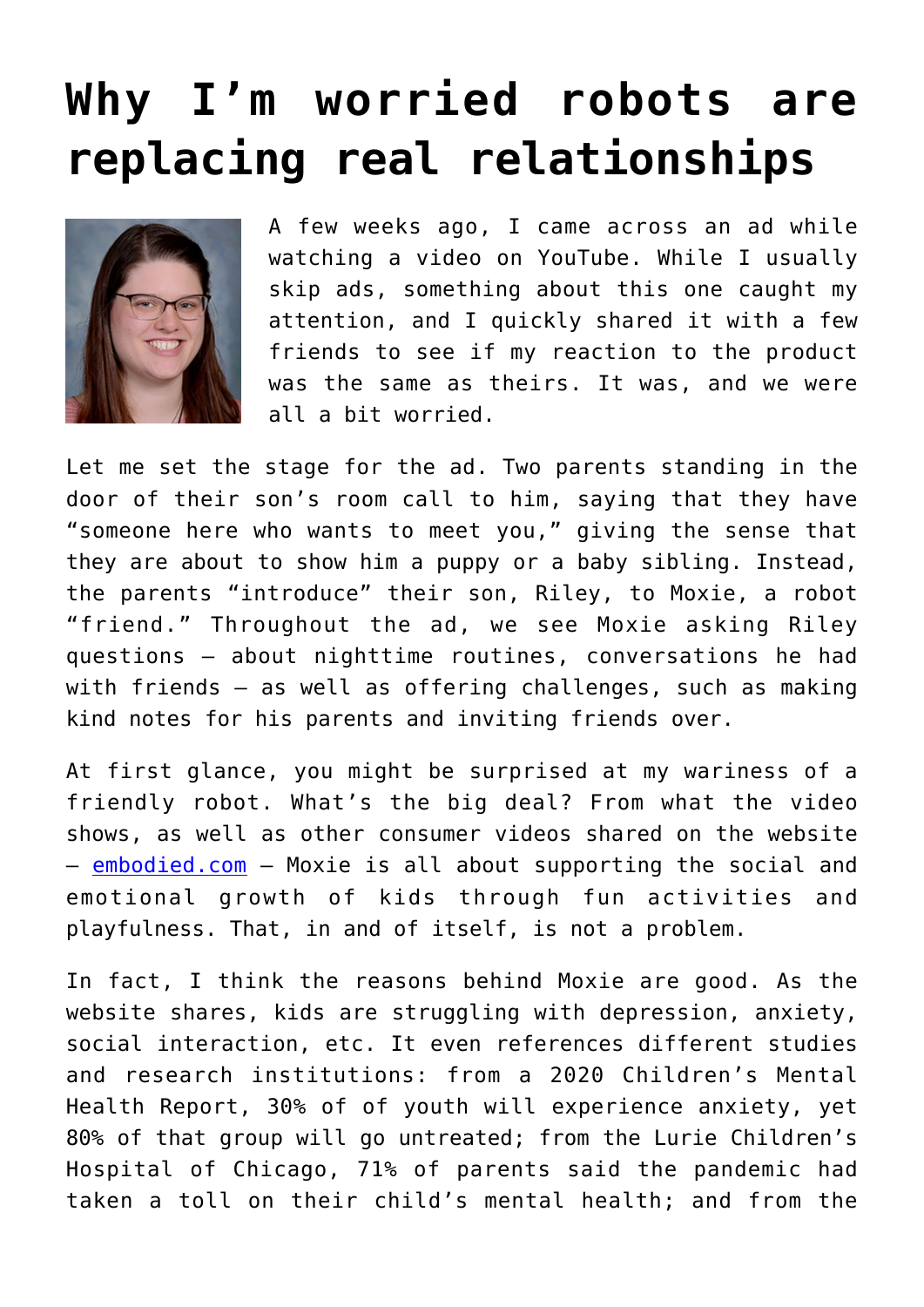American Academy of Pediatrics, "We are caring for young people with soaring rates of depression, anxiety, trauma, loneliness." All of this is disturbing and needs to be addressed. But I'm not sure a robot is the answer to our problems.

So, let me share my reservations, which were the same reservations my friends shared with me after they watched the video.

First, while Moxie encourages social interactions, Riley is never shown interacting with any other children. Moreover, it appears that Riley is an only child. Even the consumer photos and videos confirmed this worry: only a few showed more than one child interacting with the robot. Kids are already isolated enough, and while I can see that the creators of Moxie believe this robot will encourage children to form further friendships  $-$  and maybe it could  $-$  I worry instead that it could become a crutch for isolated kids. Even more, I worry that parents may see it as a replacement for siblings.

Second, while the lessons from Moxie are good ones — how to communicate well, how to handle emotions, etc. — these are lessons that parents should be teaching their kids. As someone who has many friends who are teachers, we are already seeing a trend where too many parents rely on other people and institutions to raise their children. With that trend in mind, I worry that too many parents would rely on Moxie to do their God-given vocation to provide a healthy environment where their kids can learn these important life skills. The website itself even admits that "One of a parent's most important jobs is to nurture a sense of belonging and resilience in their young kids." Exactly: It's a parent's job, not a robot's.

Now, I must make a clarification. From the reviews and consumer videos shared on the website, I can see that many children who appear to be of benefit to this product are on the autism spectrum — children who need a little extra love